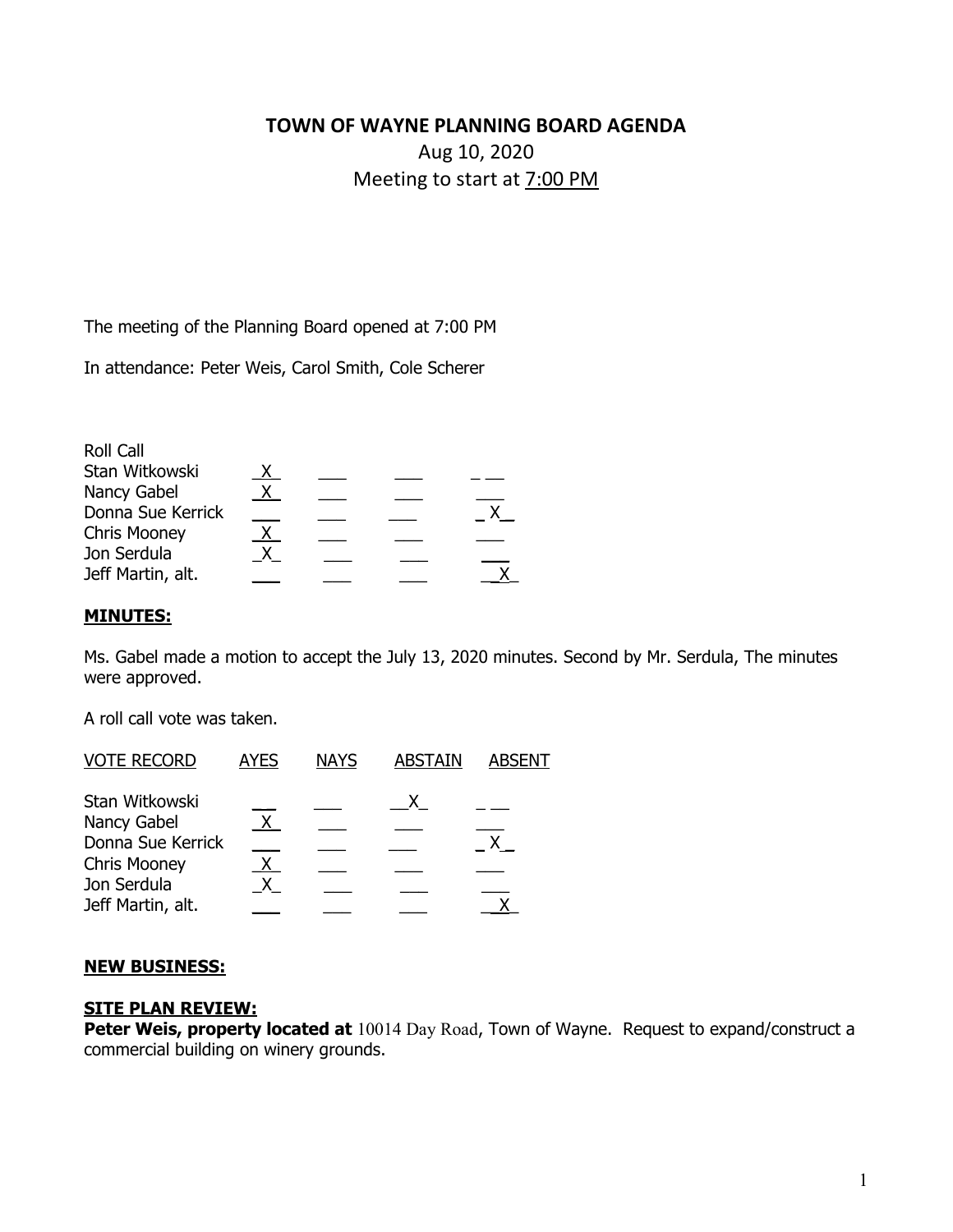Chris Mooney made a motions to accept the application for expansion of the Weis Winery buildings as detailed in the building permit application. Jon Serdula seconded the motion.

**Discussion** 

Mr. Weis described the need for the building to expand winery production and sales/tasting.

At present there is no public water or public septic utilities, portapotties are in use. Because this is a commercial building, the Department of Health will have to approve any future septic and water systems for public use.

Mr. Weis plans to break ground for construction in October of 2020. The building will be less than 2000 square feet.

- It is a Type II action and no SEQR would be required.
- View-shed wasn't an issue.
- It met all setback requirements
- The project is compliant with the Farm Winery Act
- No run off issues identified
- No set back issue identified
- Parking will remain as it currently is configured, no increase in footprint
- No new access from St. Rt. 54. No public access is planned from St. Rt. 54.
- All the site plan requirements were met.

After discussion, a roll call vote was taken to approve the application.

| Stan Witkowski      |  |  |
|---------------------|--|--|
| Nancy Gabel         |  |  |
| Donna Sue Kerrick   |  |  |
| <b>Chris Mooney</b> |  |  |
| Jon Serdula         |  |  |
| Jeff Martin, alt.   |  |  |

Unanimous approval.

Preliminary Review of the Smith Minor Subdivision

Carol Smith wishes to subdivide the property located at 8474 Whitehead Hill Road into 3 lots. All lots would have road access and she intends to keep one lot for herself, giving the others one each to a son and a daughter.

Stan Witkowski directed her to work closely with the Town of Wayne Code enforcement officer, Gil Harrop to create and complete a subdivision application. She was informed that a Short Form SEQR form would need to be completed as part of the application and that could be found on-line and completed with help from Mr. Harrop. She also must get a new survey of the property indicating the proposed subdivisions lines. Several members of the board offered suggestions on ways to get a survey done quickly and cost effectively.